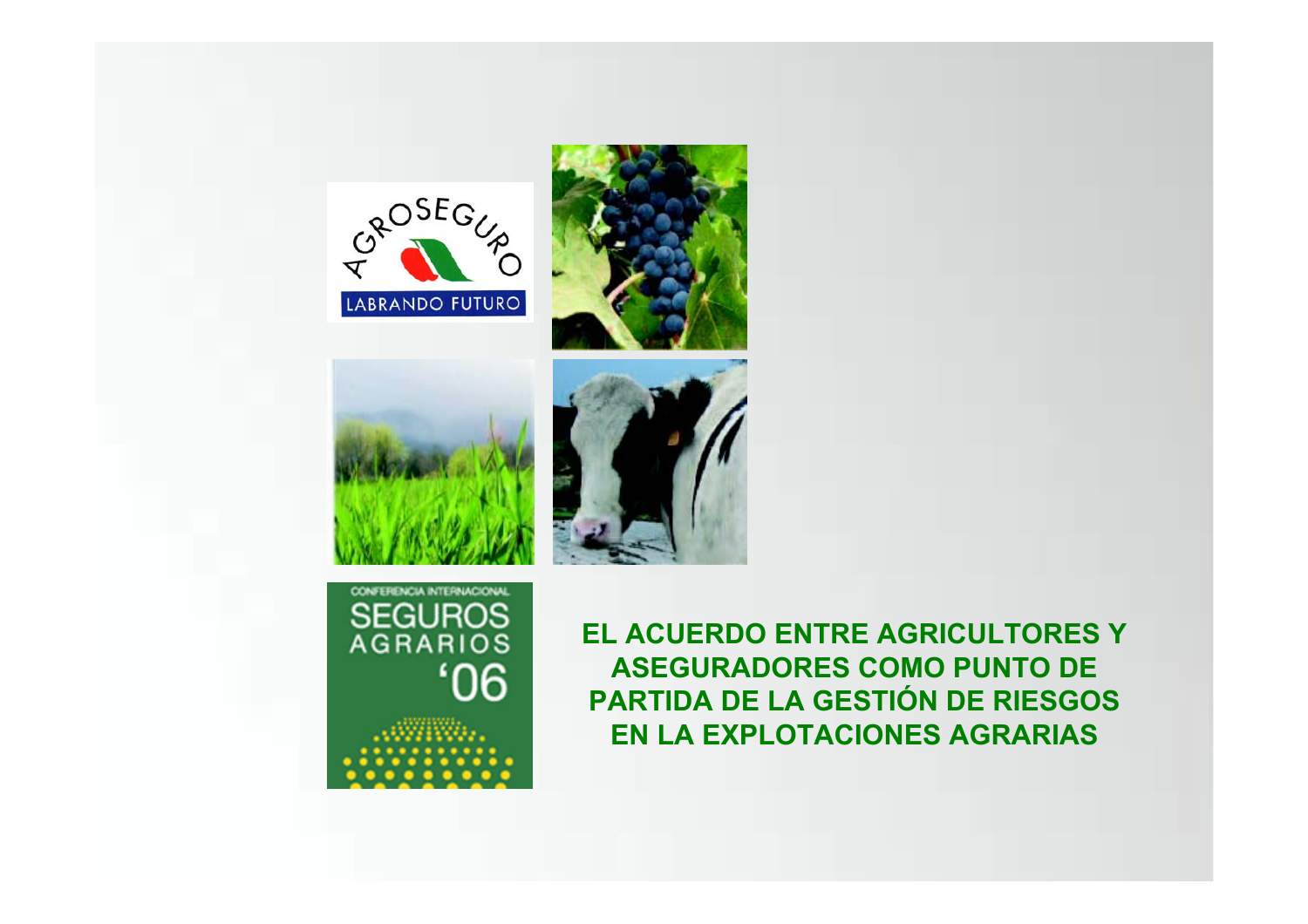#### **AGROSEGURO S.A.**

#### "AGRUPACIÓN DE TODAS AQUELLAS ENTIDADES ASEGURADORAS QUE DESEEN REALIZAR SEGUROS AGRARIOS"

#### A DESTACAR

- **SE REALIZA MEDIANTE LA CONSTITUCIÓN DE UN CUADRO DE COASEGURO**
- **INTEGRACIÓN DE CARÁCTER VOLUNTARIO**

**ACTUALMENTE PARTICIPAN 33 ENTIDADES MAS EL CONSORCIO DE COMPENSACIÓN DE SEGUROS**

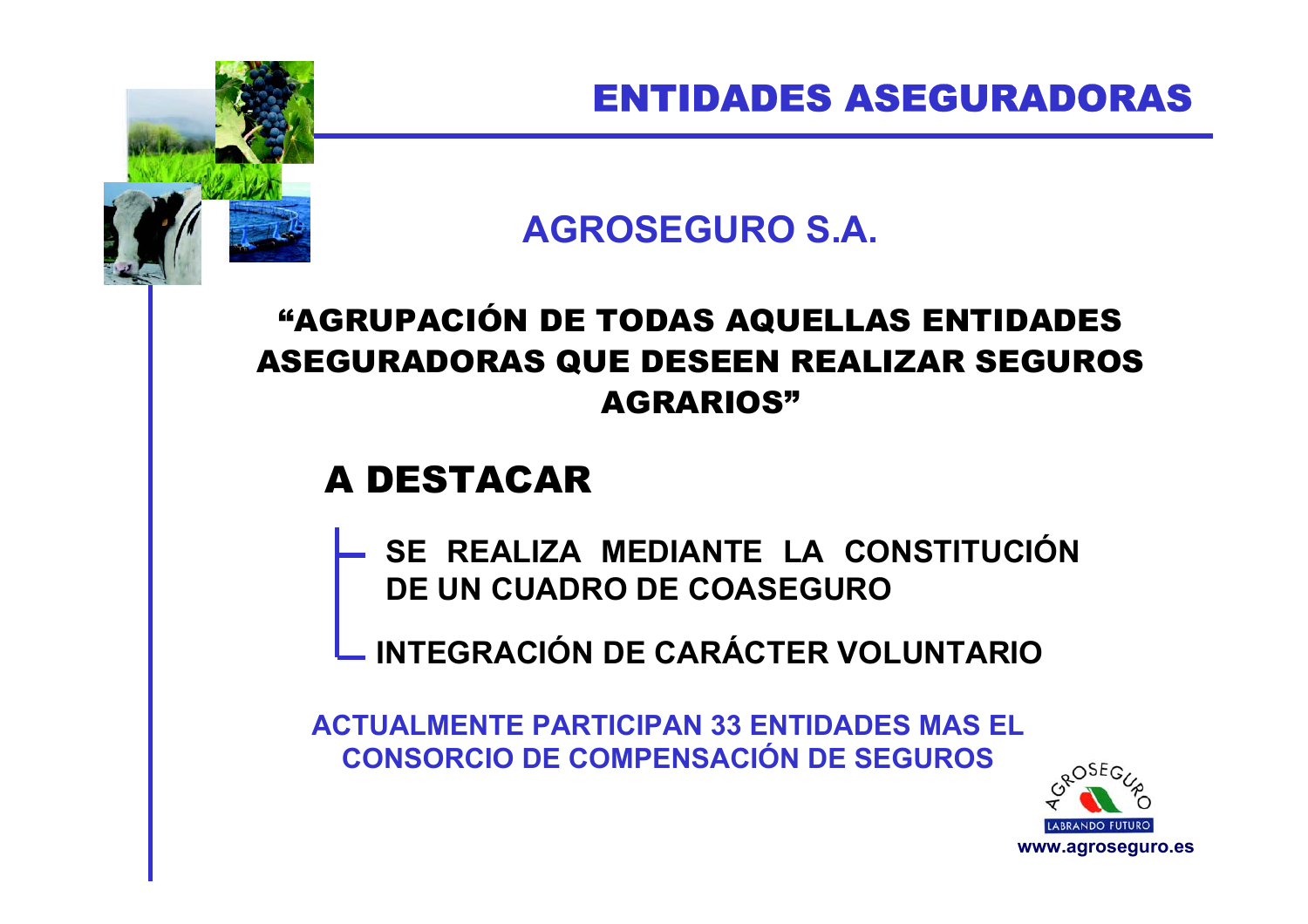





ENTIDADES ASEGURADORAS AGRUPADAS EN EL CUADRO DE COASEGURO

#### MISMA PROPORCIÓN DE COBERTURA DEL RIESGO Y DE CAPITAL SOCIAL

#### ES UNA ENTIDAD GESTORA

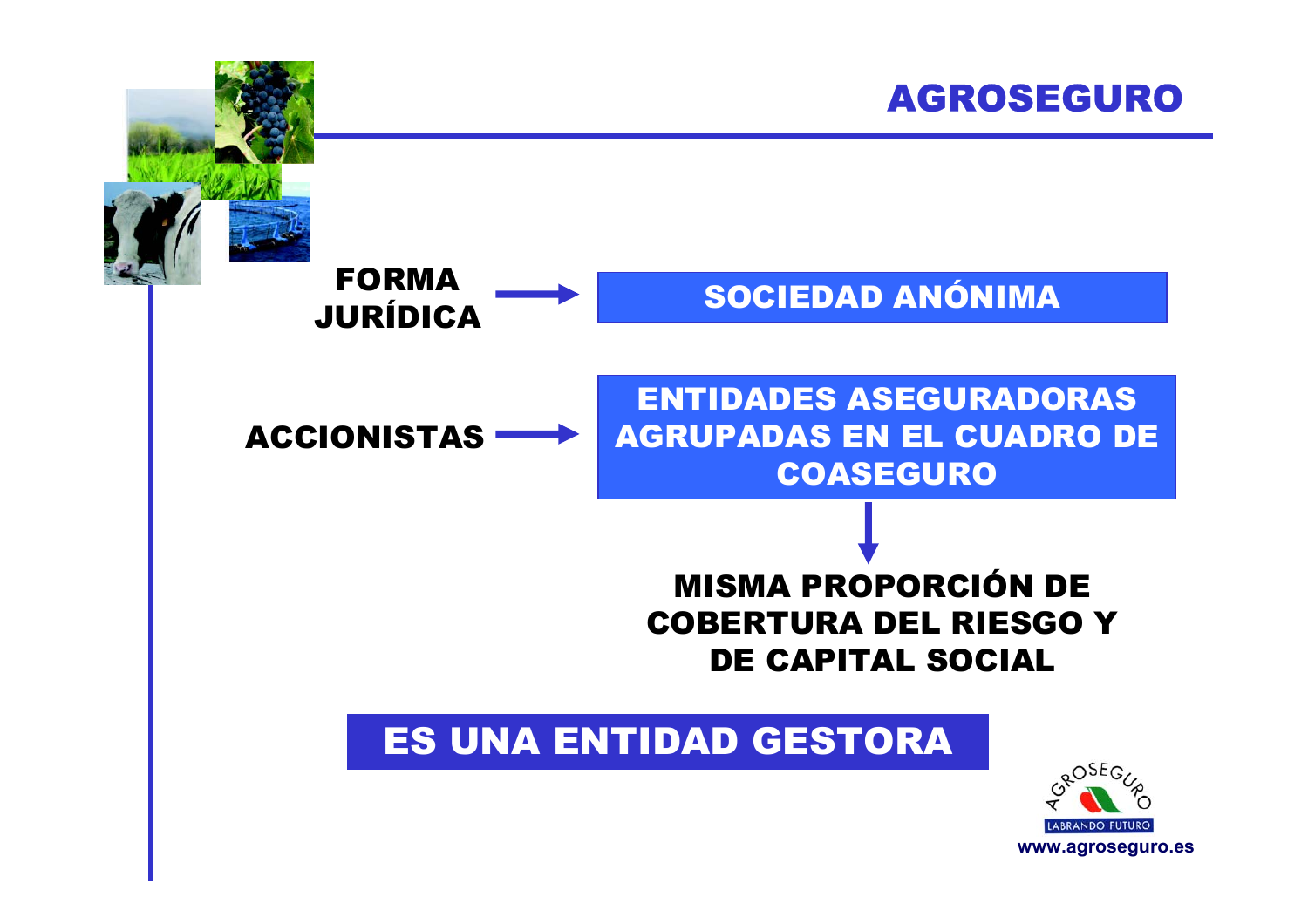



**REPRESENTACIÓN DE TODAS Y CADA UNA DE LAS ENTIDADES COASEGURADORAS AGRUPADAS.**

**DISTRIBUCIÓN DE LOS RIESGOS ENTRE LAS ENTIDADES EN FUNCIÓN DE LAS ACCIONES QUE POSEEN.**

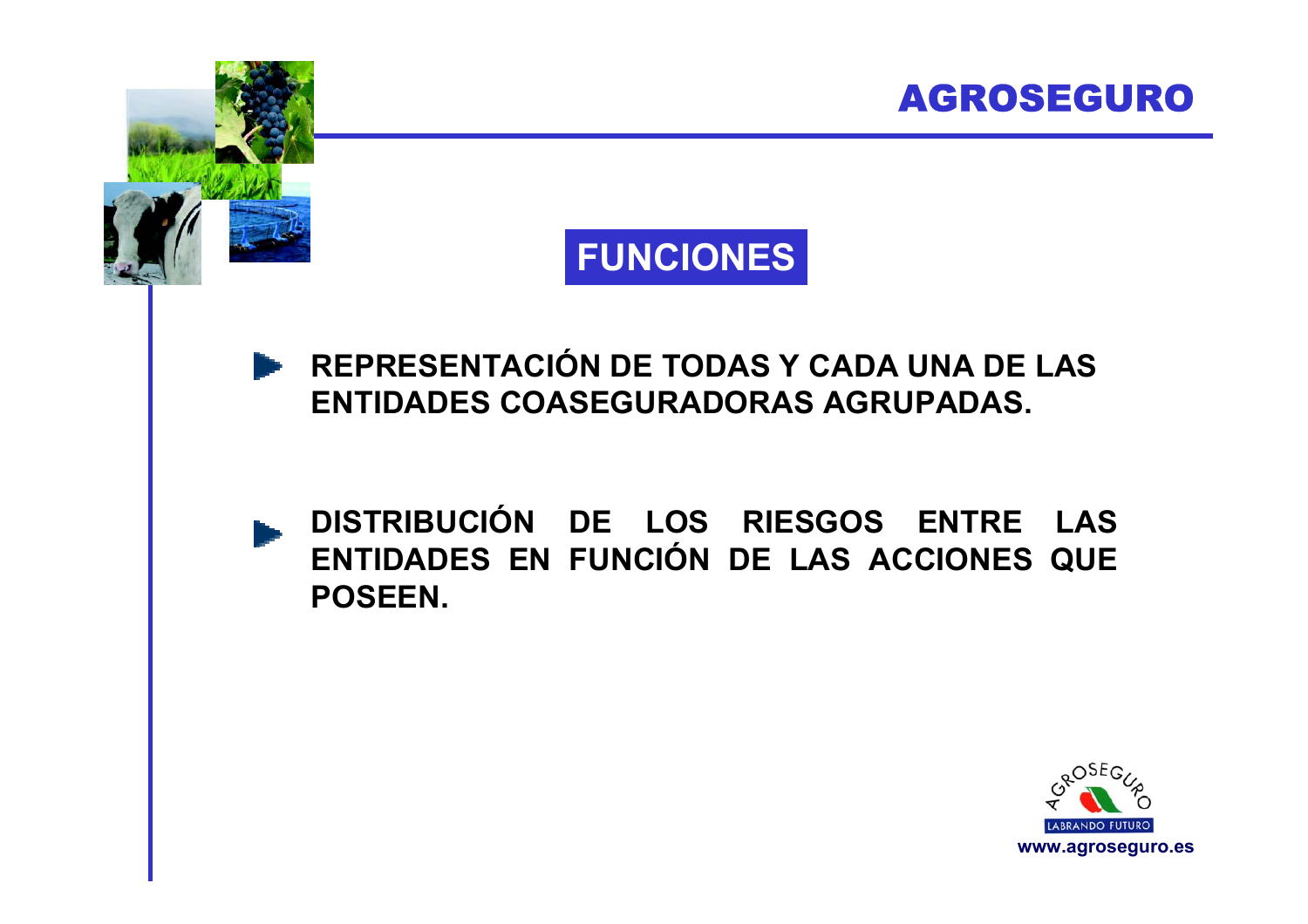

#### **FUNCIONES**

**ELABORACIÓN EN NOMBRE DE LAS ENTIDADES, DE LA DOCUMENTACIÓN TÉCNICA Y CONTRACTUAL**

**CONTRATACIÓN DE LOS SEGUROS EN NOMBRE Y POR CUENTA DE TODAS LAS ENTIDADES COASEGURADORAS**

**SUSCRIPCIÓN A TRAVÉS DE LOS AGENTES Y ORGANIZACIONES COMERCIALES DE LAS ENTIDADES**



¾**DEPARTAMENTOS CENTRALES DE GESTIÓN**

¾ **DIRECCIONES DE ZONAS**



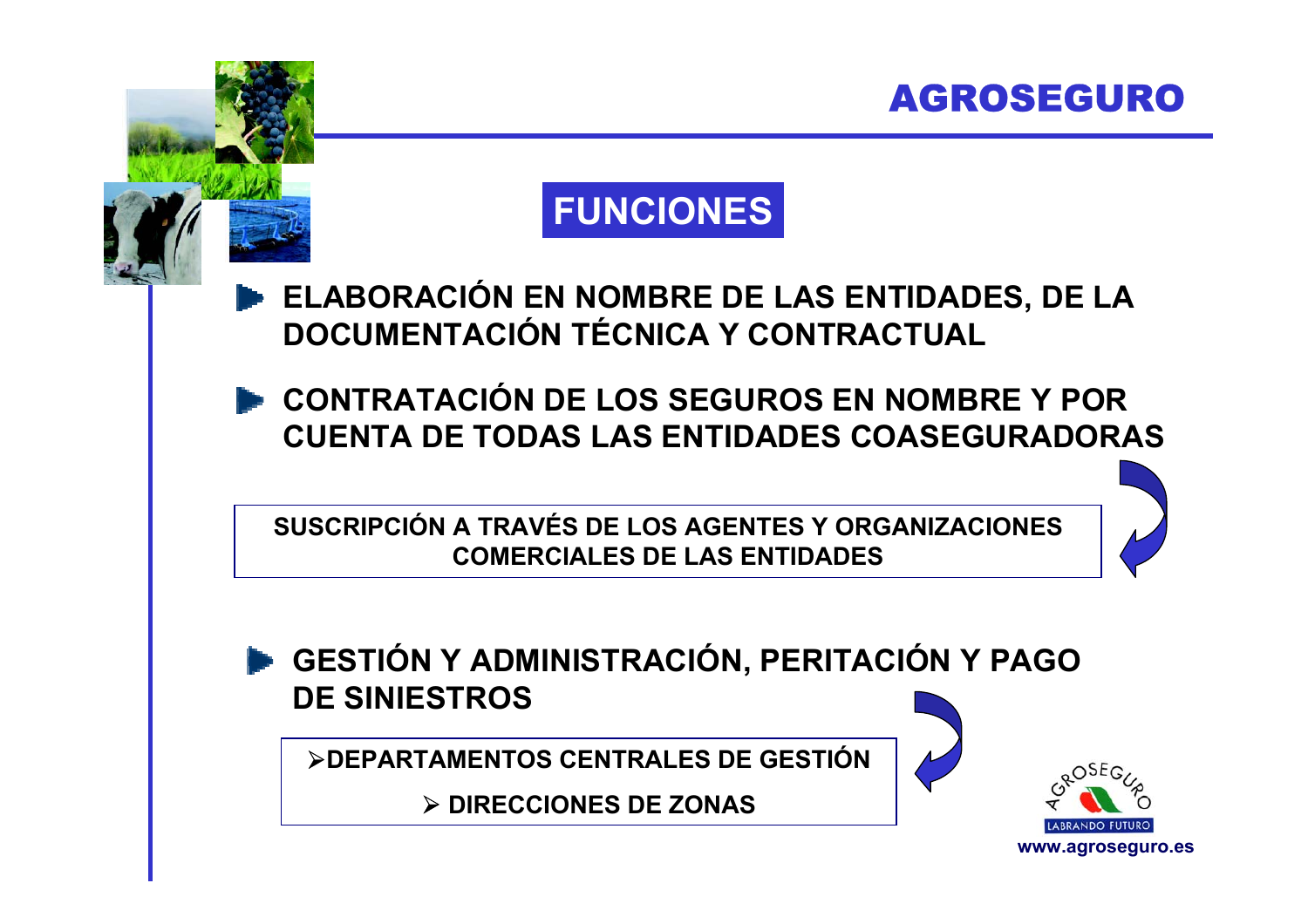# **SOLVENCIA DEL POOL. VALORACIÓN DE DAÑOS HOMOGÉNEA. INFORMACIÓN ESTADÍSTICA GLOBAL. AMPLÍSIMA RED COMERCIAL.**

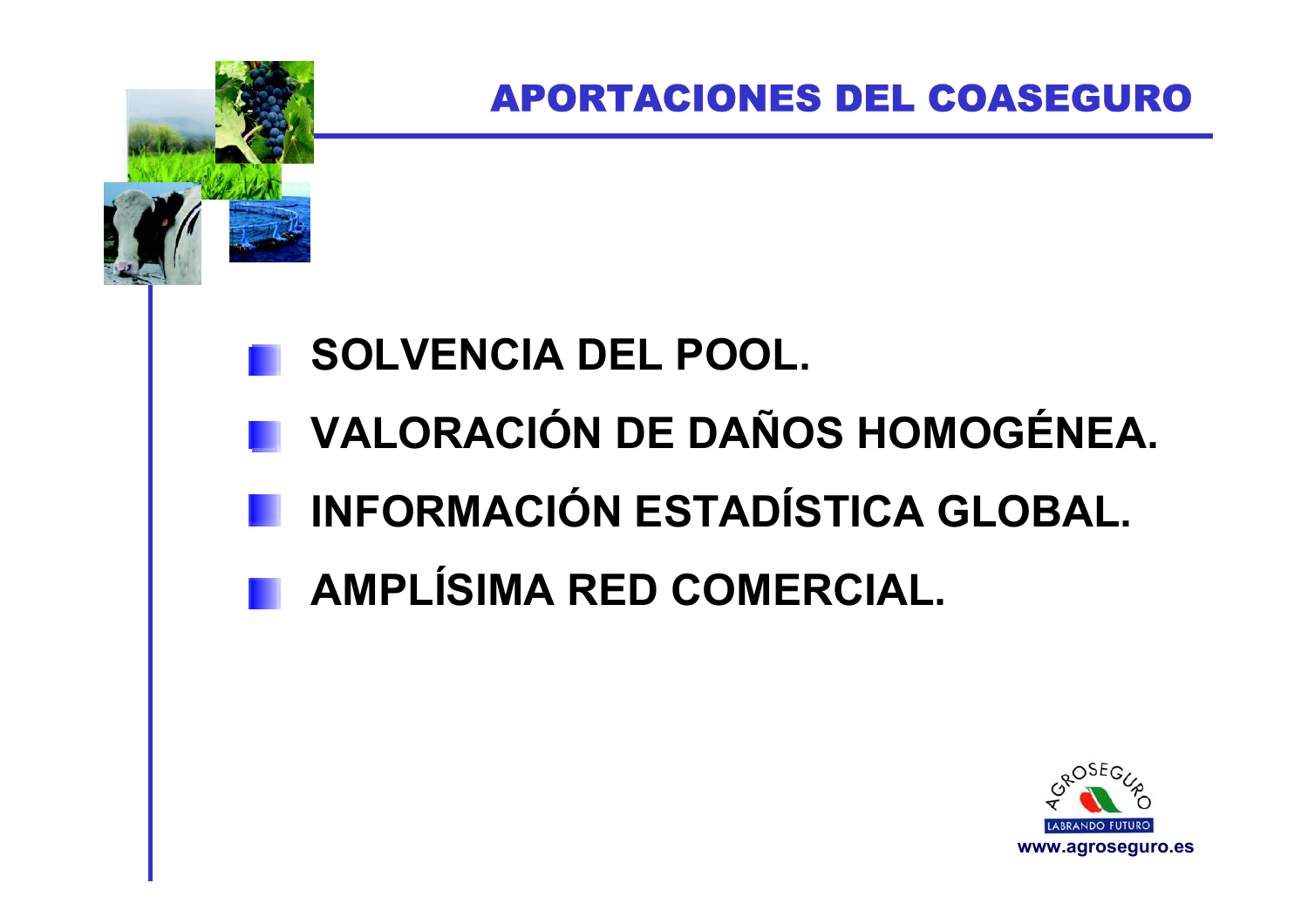## **SEGUROS ADAPTADOS A LA REALIDAD PRODUCTIVA**

- **INFORMACIÓN DE LAS ORGANIZACIONES AGRARIAS Y COOPERATIVAS.**
- **ESTUDIOS DE MERCADO.**
- **TÉCNICA ASEGURADORA.**

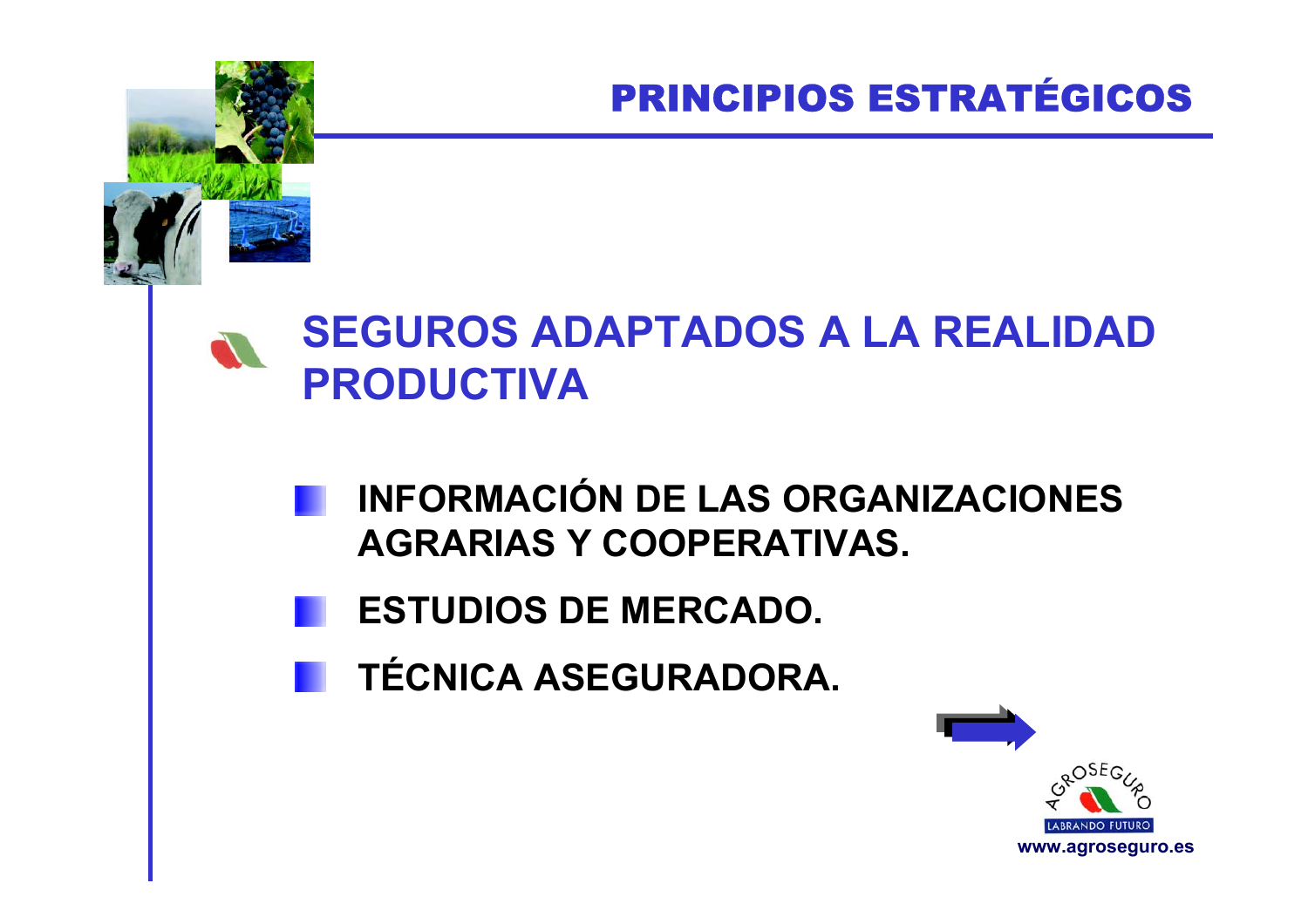# **TÉCNICA ASEGURADORA**

- **E IDENTIFICACIÓN Y DEFINICIÓN DEL RIESGO.**
- SISTEMA DE VALORACIÓN DE SINIESTROS.
- TARIFAS AJUSTADAS AL RIESGO ASUMIDO.
- **COSTE ASUMIBLE POR EL ASEGURADO.**

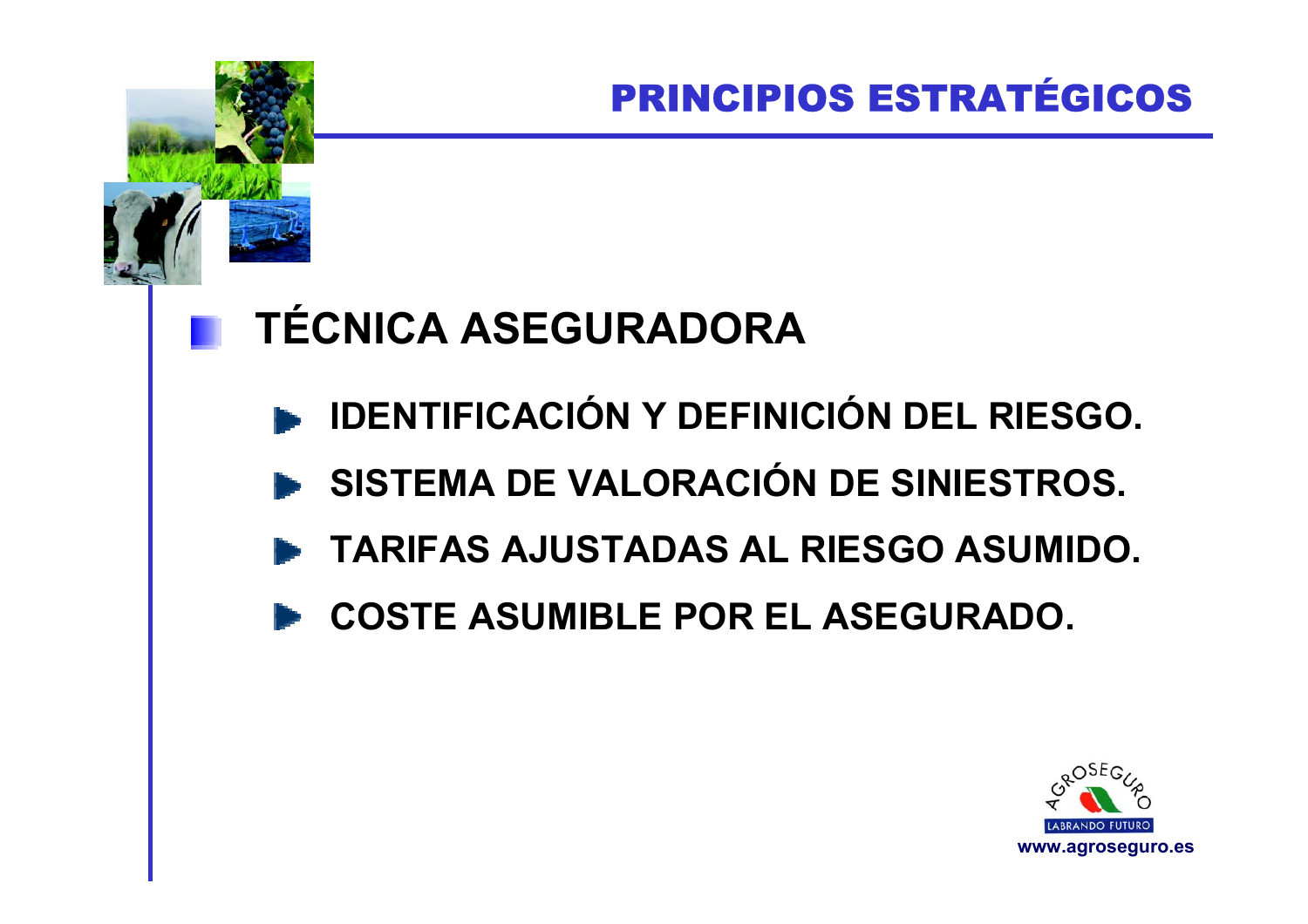# **SEGUROS ADAPTADOS A LA REALIDAD PRODUCTIVA**

#### **SE HA CONSEGUIDO:**

- **COBERTURA PARA TODAS LAS PRODUCCIONES AGRÍCOLAS.**
	- **SEGUROS DE DAÑOS.**
	- **SEGUROS INTEGRALES.**
	- **SEGUROS DE EXPLOTACIÓN DE GANADO.**
	- **SEGUROS DE RETIRADA Y DESTRUCCIÓN DE CADÁVERES.**
		- **SEGUROS ÍNDICES.**

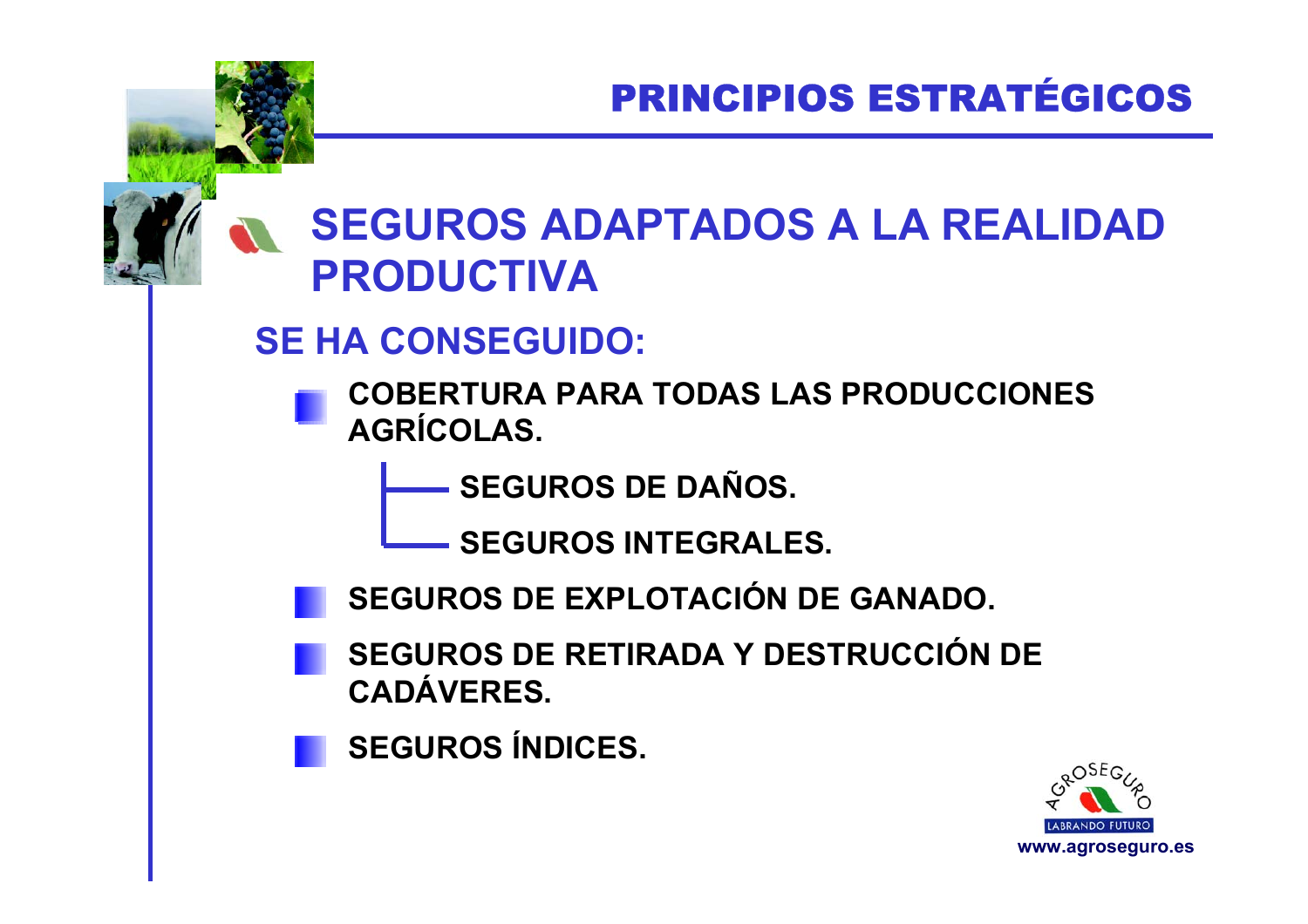# **INCORPORACIÓN DEL AVANCE TECNOLÓGICO**

- **IMPORTANTE INVERSIÓN DE ENTIDADES ASEGURADORAS Y AGROSEGURO.**
- **DESARROLLO SIMILAR A OTROS RAMOS DE SEGURO.**
- **MECANIZACIÓN DE LA CONTRATACIÓN DE MÁS DE 157 PRODUCTOS.**

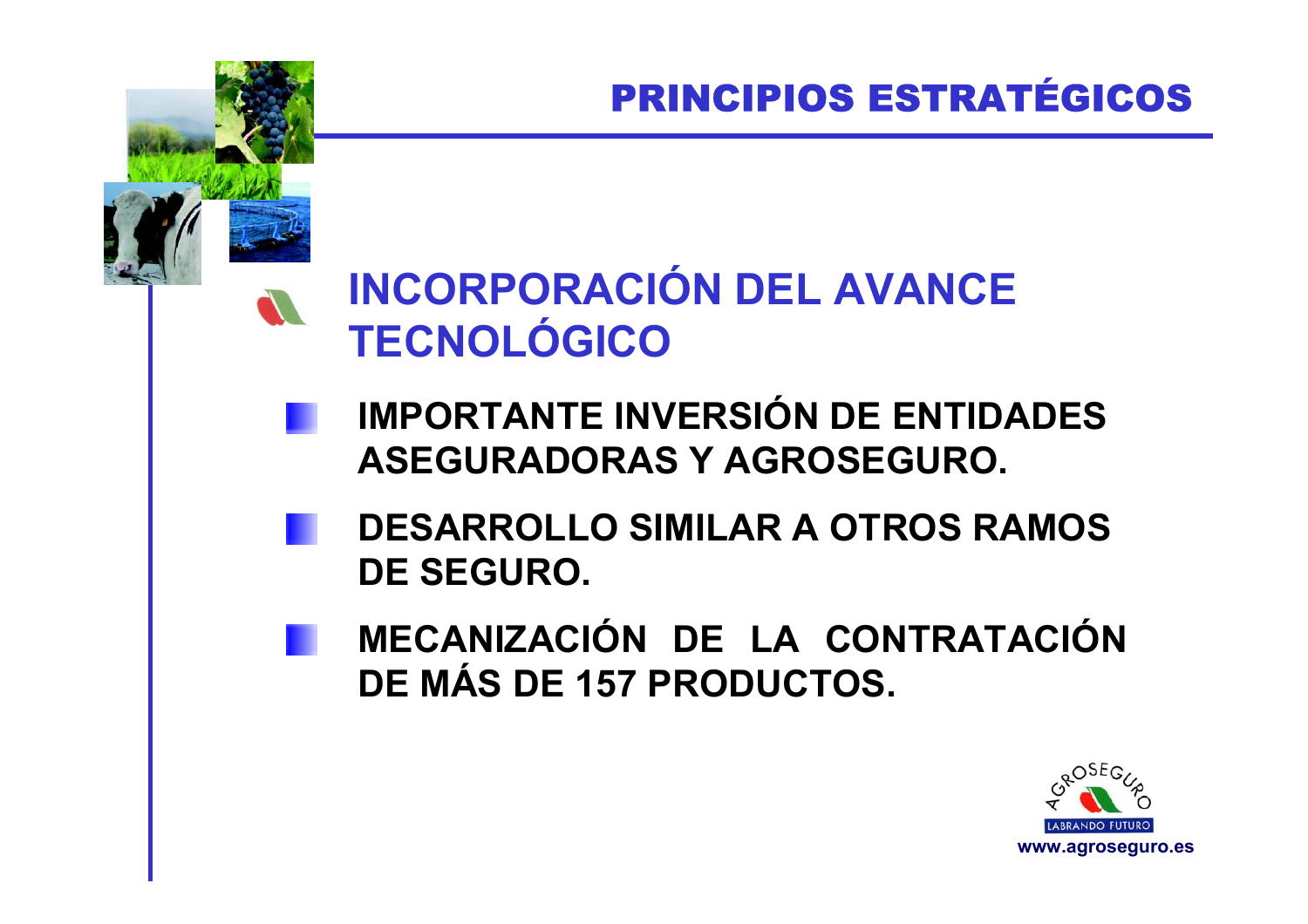# **INCORPORACIÓN DEL AVANCE TECNOLÓGICO**

- **TRANSMISIÓN TELEFÓNICA DE LAS PÓLIZAS: EN 4 DÍAS SE RECIBE LA PRODUCCIÓN.**
- **TRANSMISIÓN TELEFÓNICA DE LOS SINIESTROS.**
	- **INFORMACIÓN EN LA PÁGINA WEB CONDICIONES GENERALES, ESPECIALES Y NORMAS DE PERITACIÓN.**
- **SEGUROS RENOVABLES.**

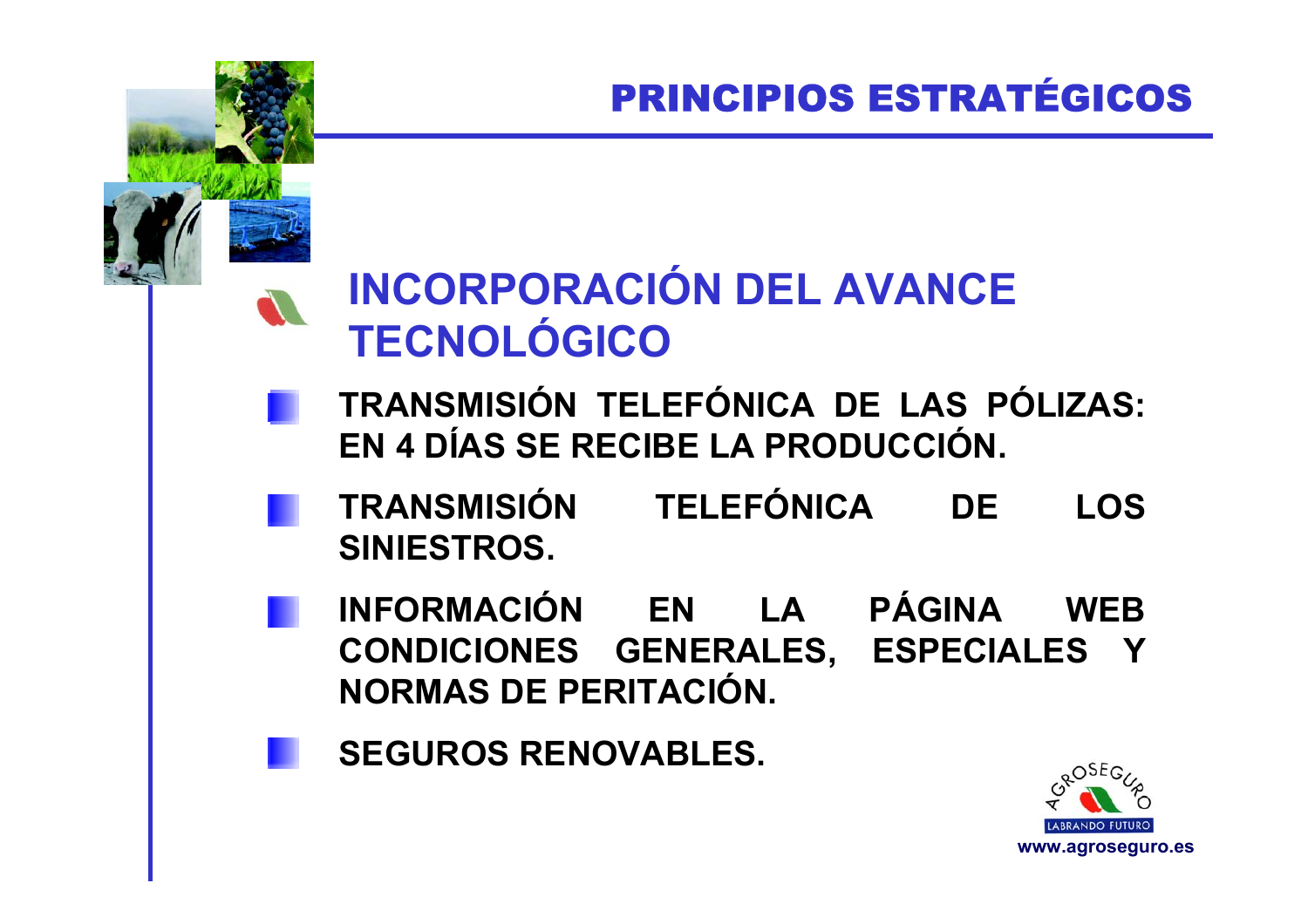# **GESTIÓN DE SUBVENCIONES CON LA ADMINISTRACIÓN CENTRAL Y AUTONÓMICAS**

**EL TOMADOR ABONA LA PRIMA UNA VEZ DESCONTADAS LAS SUBVENCIONES.**

**FIRMA DE CONVENIOS CON LAS ADMINISTRACIONES.**

**PARA SU CONTROL:**

**INFORMACIÓN QUINCENAL MECANIZADA CON EL DETALLE QUE FIGURA EN LA PÓLIZA DE LA CONTRATACIÓN REALIZADA.**

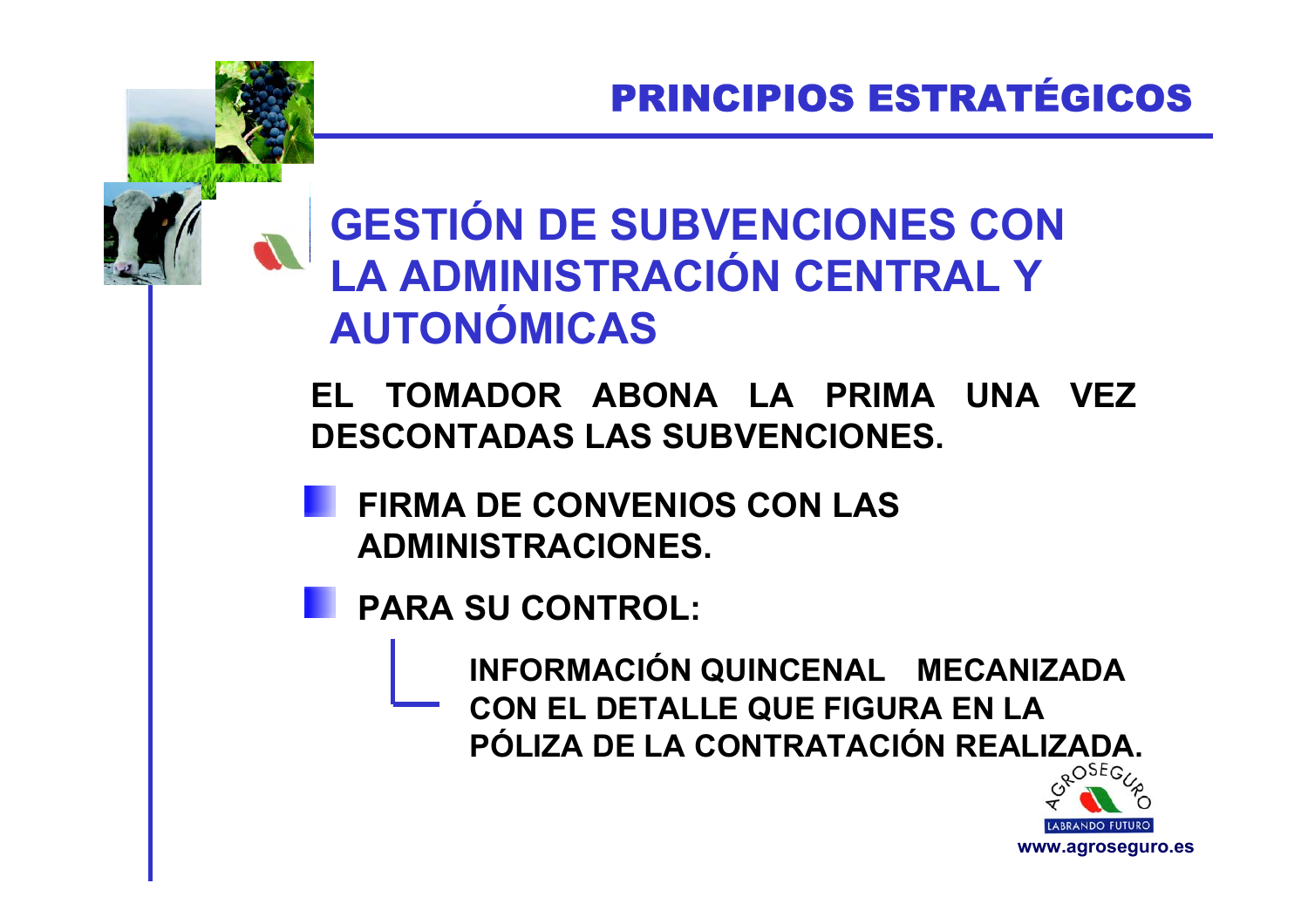# **TRAMITACIÓN ÁGIL Y EFICAZ DE SINIESTROS**

# SISTEMA DE GESTIÓN DE SINIESTROS:

#### **INFORMACIÓN DEL SINIESTRO Y** DE LA PÓLIZA A:

- 360 PERITOS AGRÍCOLAS.
- **130 VETERINARIOS.**

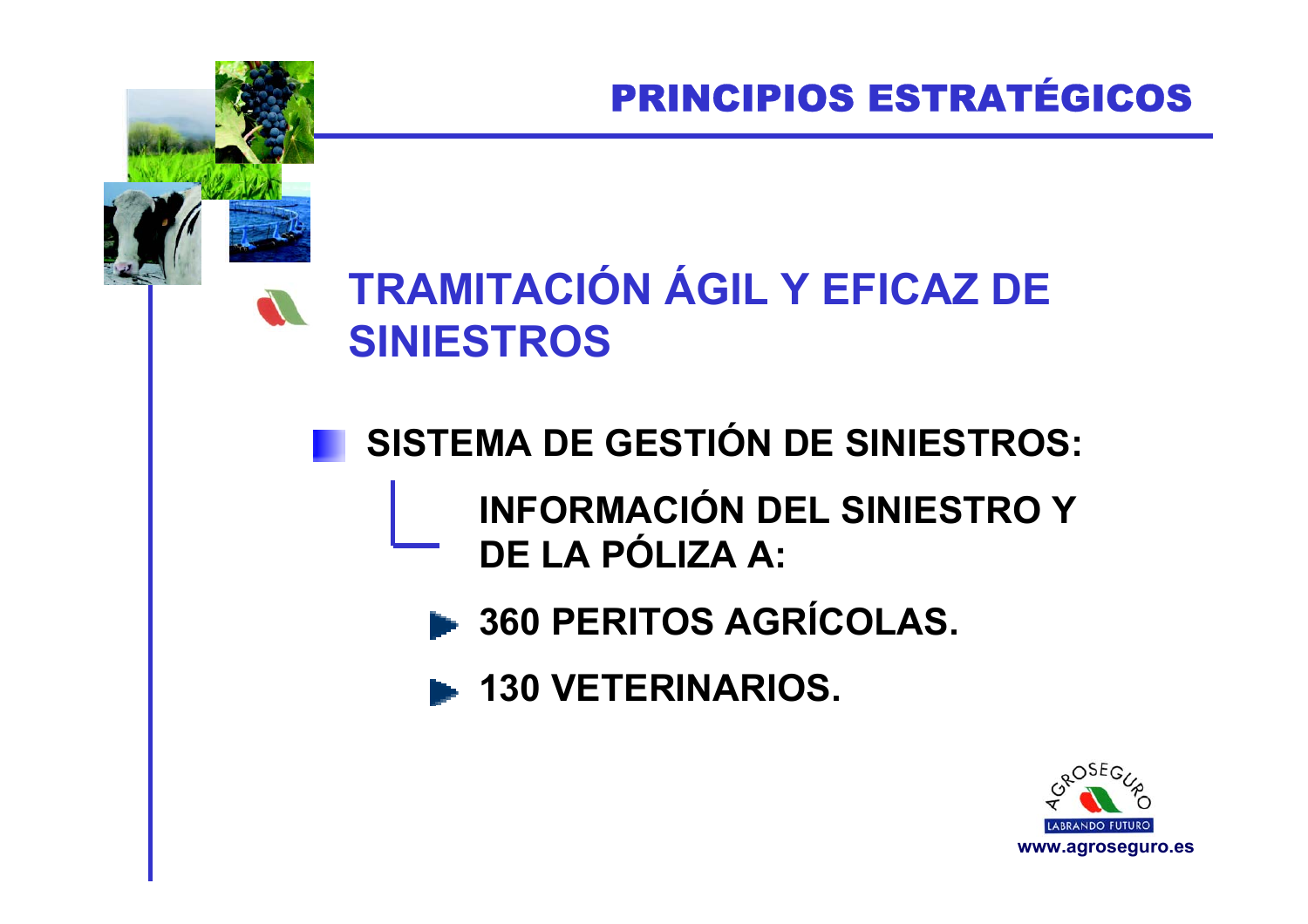# **TRAMITACIÓN ÁGIL Y EFICAZ DE SINIESTROS**

- **CALL CENTER PARA SINIESTROS DE GANADO Y RECOGIDA DE CADÁVERES.**
- **ATENDIDO POR:**
	- **PERSONAL DE AGROSEGURO.**
		- **OPERADORA VIRTUAL.**

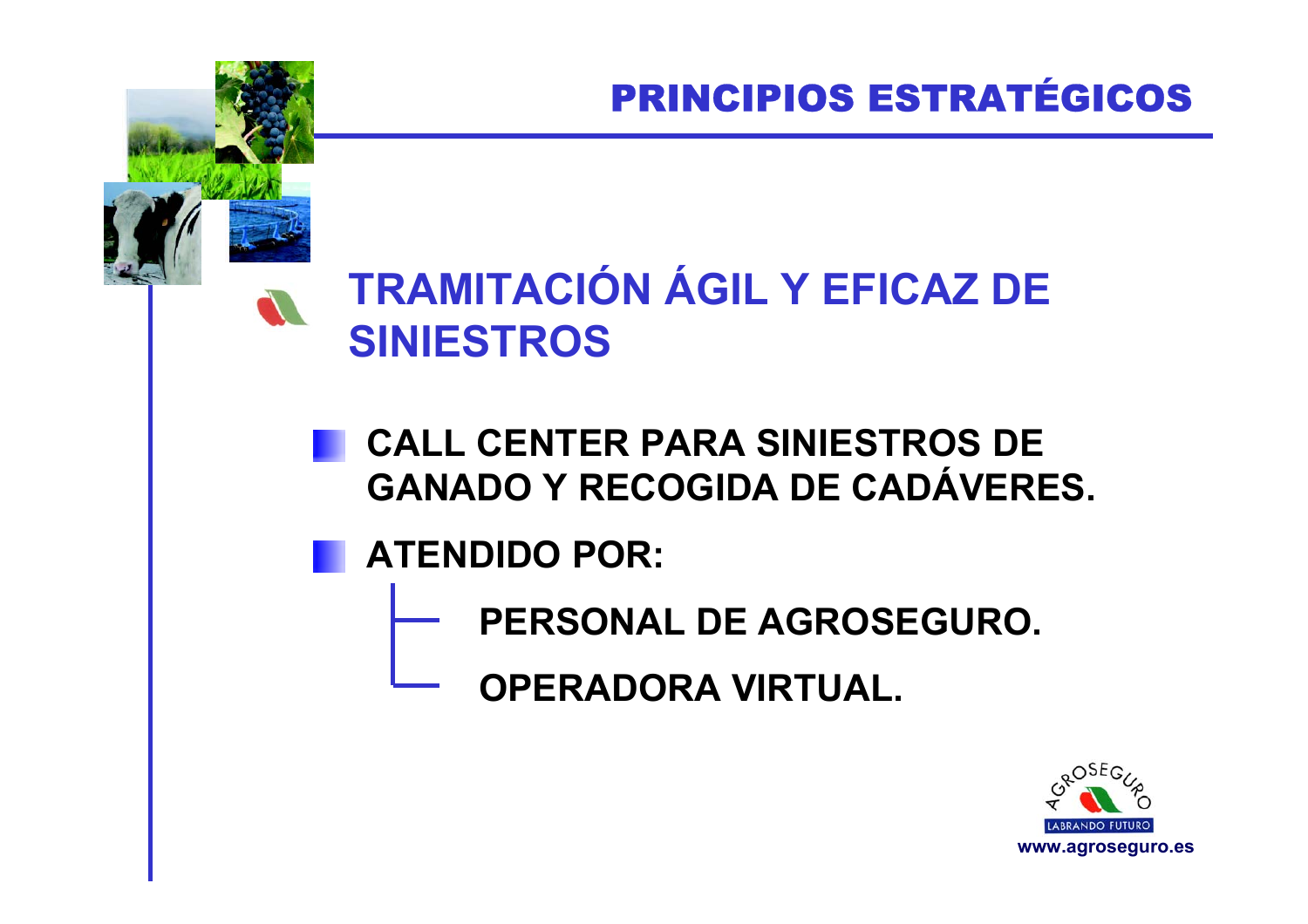# **TRAMITACIÓN ÁGIL Y EFICAZ DE SINIESTROS**

- **SE RECOGEN 47.500 LLAMADAS AL MES.**
	- **CUALQUIER LUNES ENTRE LA 8:00 Y LAS 12:00 SE RECOGEN 2.300 LLAMADAS.**

### **PERMITE:**

**COMUNICAR EN EL MOMENTO EL SINIESTRO AL PERITO O A LA EMPRESA DE RECOGIDA.**

**CONTACTO CON LOS ASEGURADOS.**

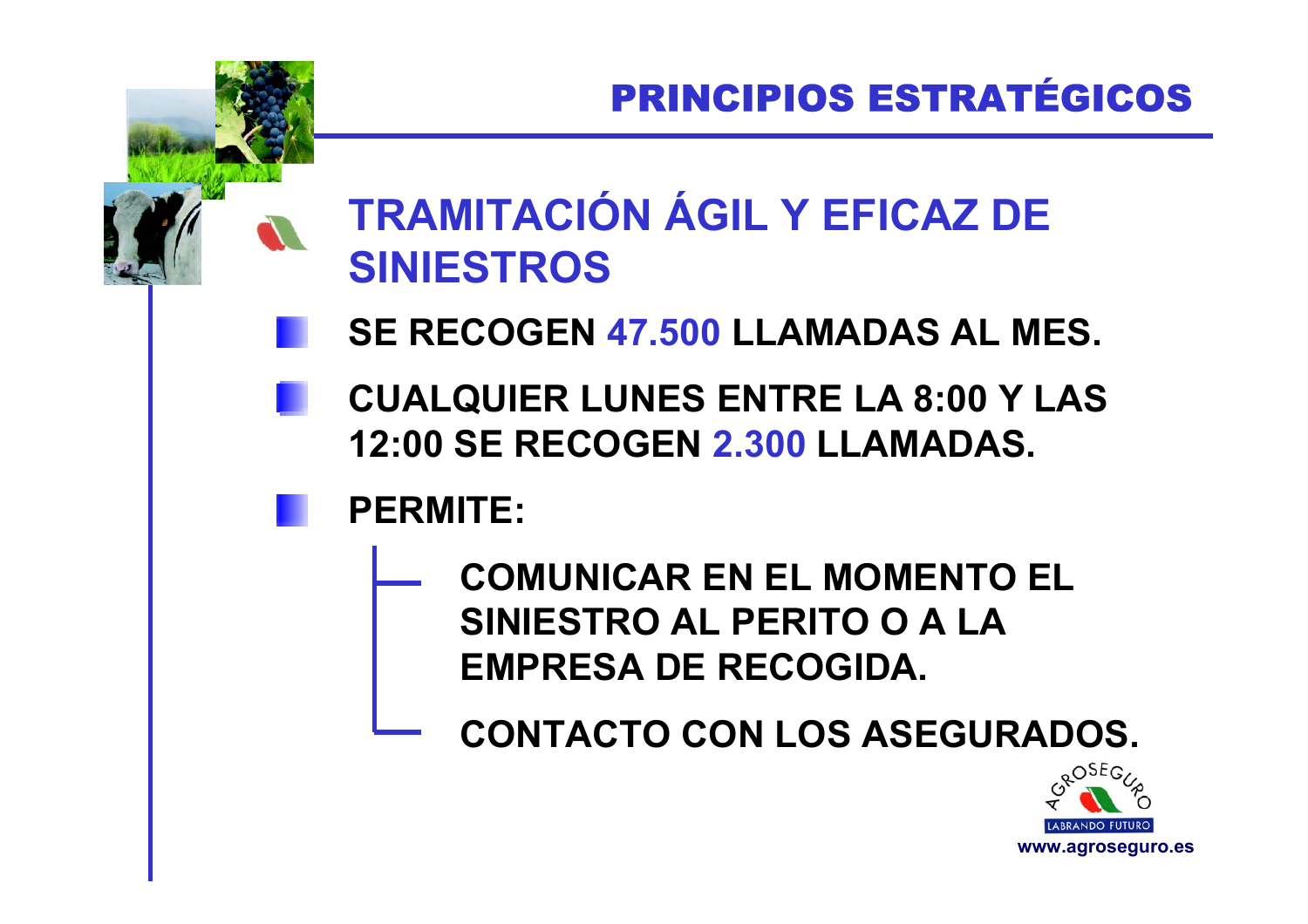

# **EN 2005, 25 ANIVERSARIO DE AGROSEGURO, SE HAN TRAMITADO:**

- **515.000 PÓLIZAS.**
- **123.000 SINIESTROS AGRÍCOLAS.**
- **114.000 SINIESTROS DE GANADO.**
- **660.000 SINIESTROS DE RETIRADA.**

# **GESTIONADO Y LIQUIDADO, INDEMNIZACIONES POR 573,52 MILLONES DE EUROS**

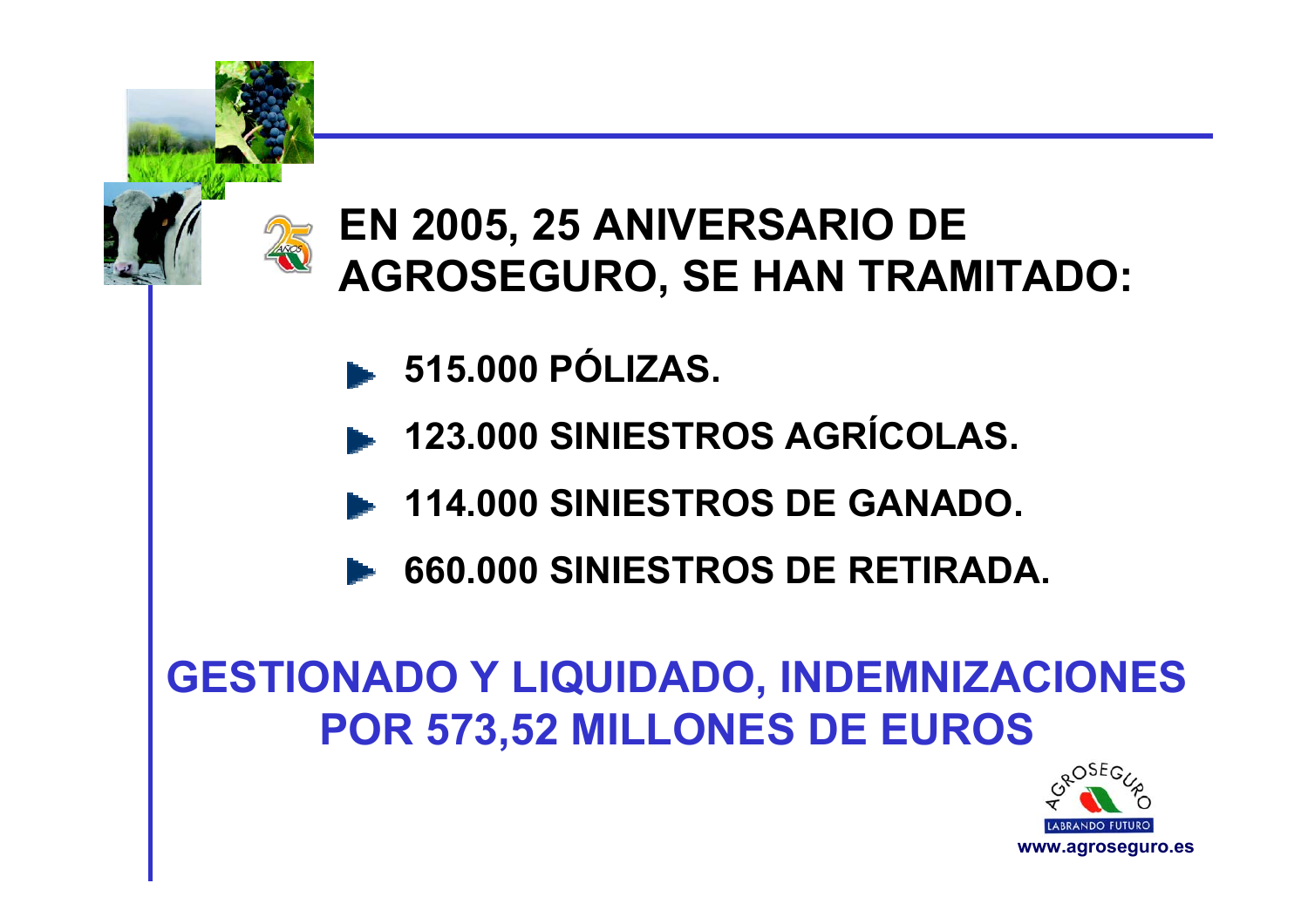

# INDICE DE CALIDAD PERCIBIDA: **GRADO DE SATISFACCIÓN DEL ASEGURADO SOBRE EL SEGURO**

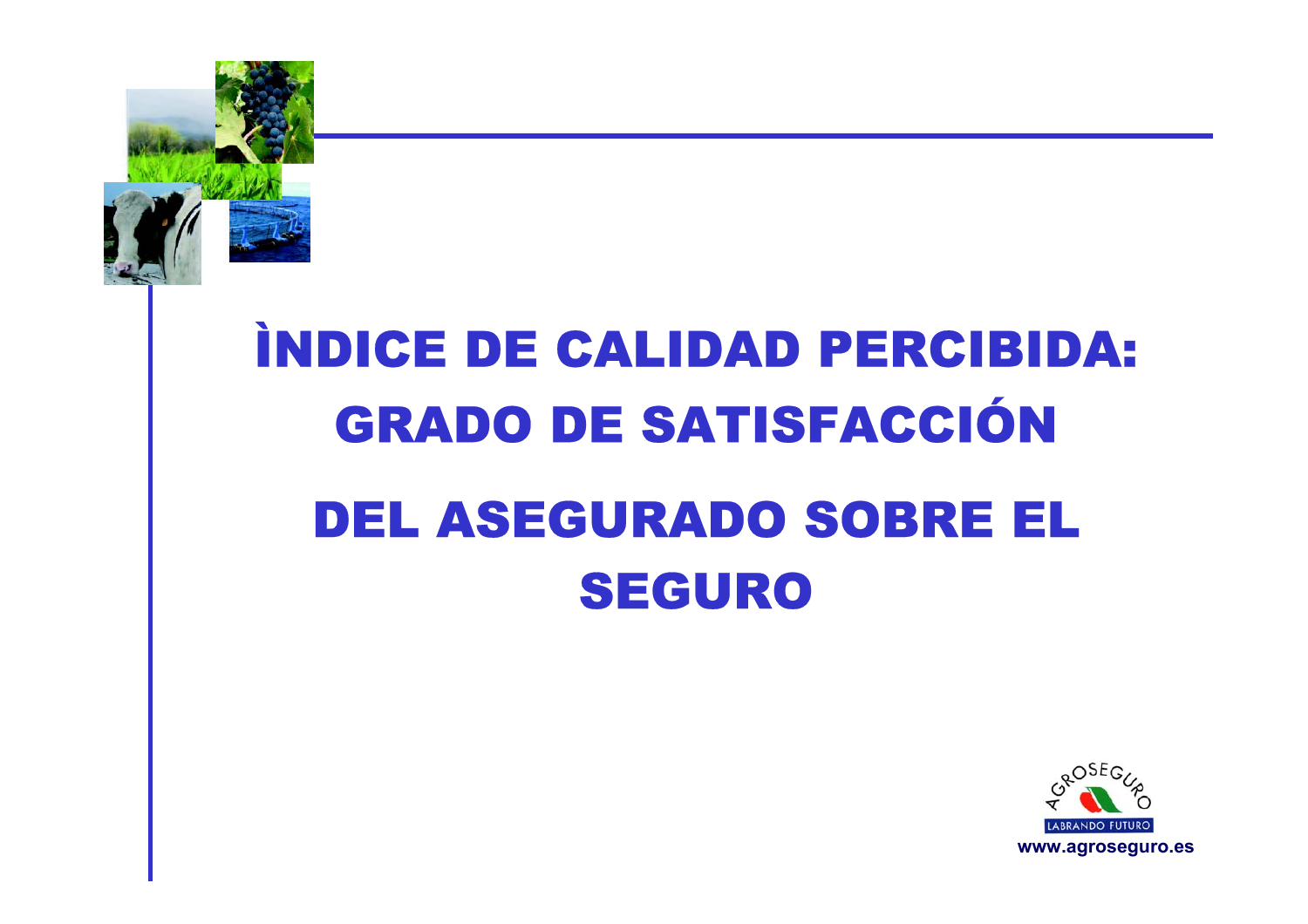#### INDICADORES DE CALIDAD

**AGRICULTORES**

#### **CALIDAD GLOBAL: 6,59**

#### **61,2% MANIFIESTAN ESTAR MUY O BASTANTE SATISFECHOS**

|                             | <b>SATISFECHOS</b> | <b>CALIDAD GLOBAL</b>  |
|-----------------------------|--------------------|------------------------|
| <b>TOTAL</b>                | 100%               | 6,59                   |
| Muy satisfechos             | 11,6%              | 8,93                   |
| <b>Bastante satisfechos</b> | 49,6%              | 7,23                   |
| <b>Satisfechos</b>          | 19,5%              | 5,84                   |
| Poco satisfechos            | 15,3%              | 4,76                   |
| Nada satisfechos            | 4,0%               | 2,43                   |
|                             |                    | <b>IARDANDO FUTURO</b> |

**www.agroseguro.es**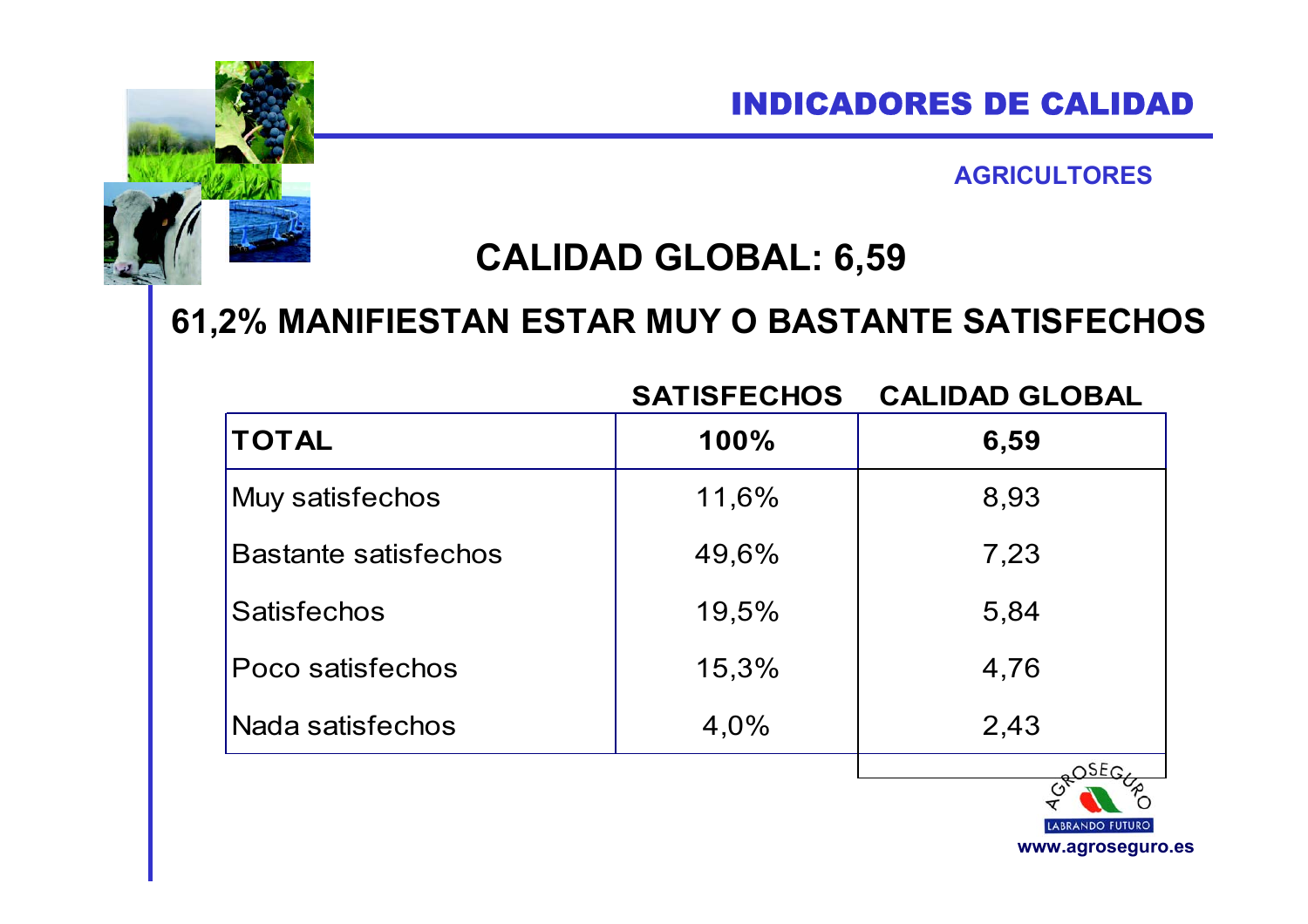#### **GANADEROS**

#### **CALIDAD GLOBAL: 7,19**

#### **72,5% MANIFIESTAN ESTAR MUY O BASTANTE SATISFECHOS**

**SATISFECHOS CALIDAD GLOBAL**

| 100%  | 7,19 |
|-------|------|
| 17,6% | 8,98 |
| 54,9% | 7,52 |
| 16,3% | 6,07 |
| 9,4%  | 5,15 |
| 1,8%  | 1,50 |
|       |      |

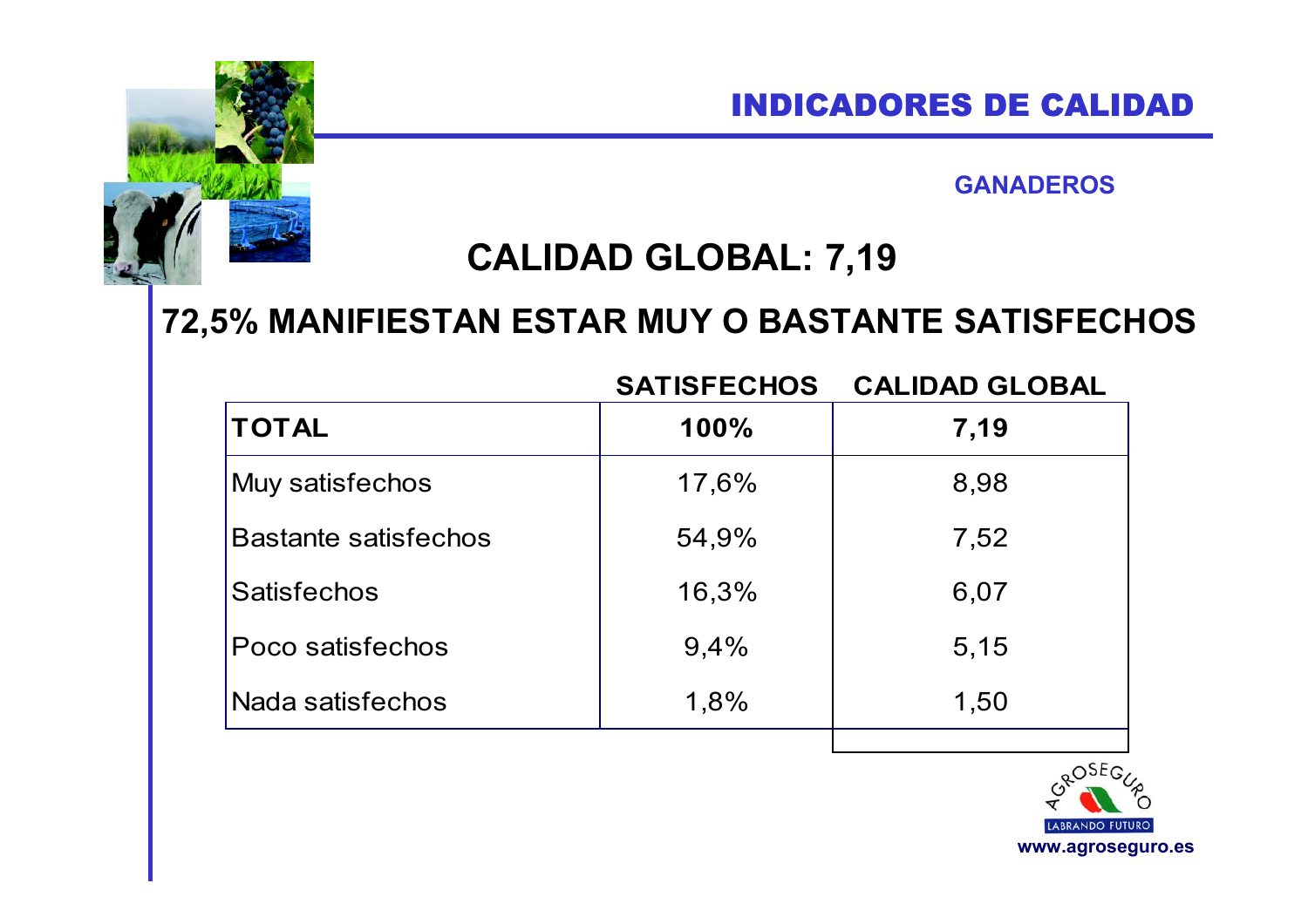

# *Todo ello, gracias al trabajo, la confianza y la ilusión de muchas*

*personas*

**www.agroseguro.es**